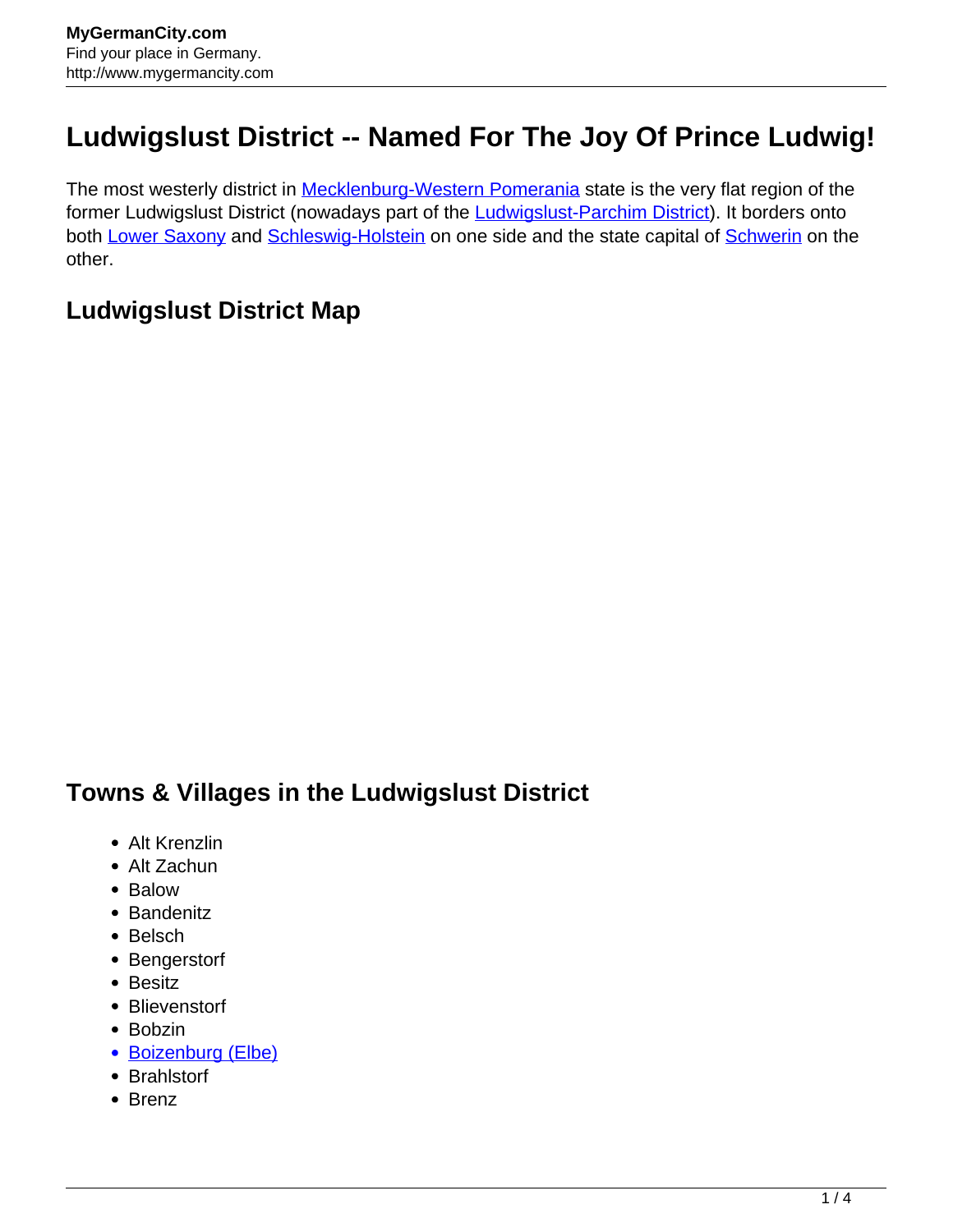- Bresegard (Eldena)
- Bresegard (Picher)
- Brunow (Parchim)
- Dambeck (Perleberg)
- Dersenow
- Dömitz
- Dümmer
- Eldena
- Gallin (Boizenburg)
- Gammelin
- Göhlen
- Gorlosen
- Grabow
- Grebs-Niendorf
- Gresse
- Greven (Boizenburg)
- Groß Krams
- Groß Laasch
- **[Hagenow](http://www.mygermancity.com/hagenow)**
- Holthusen
- Hoort
- Hülsenburg
- Karenz
- Karstädt
- Kirch Jesar
- Klein Rogahn
- Kogel (Zarretin)
- Körchow
- Kremmin
- Kuhstorf
- Lehsen
- Leussow
- Lübesse
- Lüblow
- Lübtheen
- [Ludwigslust](http://www.mygermancity.com/ludwigslust)
- Lüttow-Valluhn
- Malk Göhren
- Malliß
- Milow
- Möllenbeck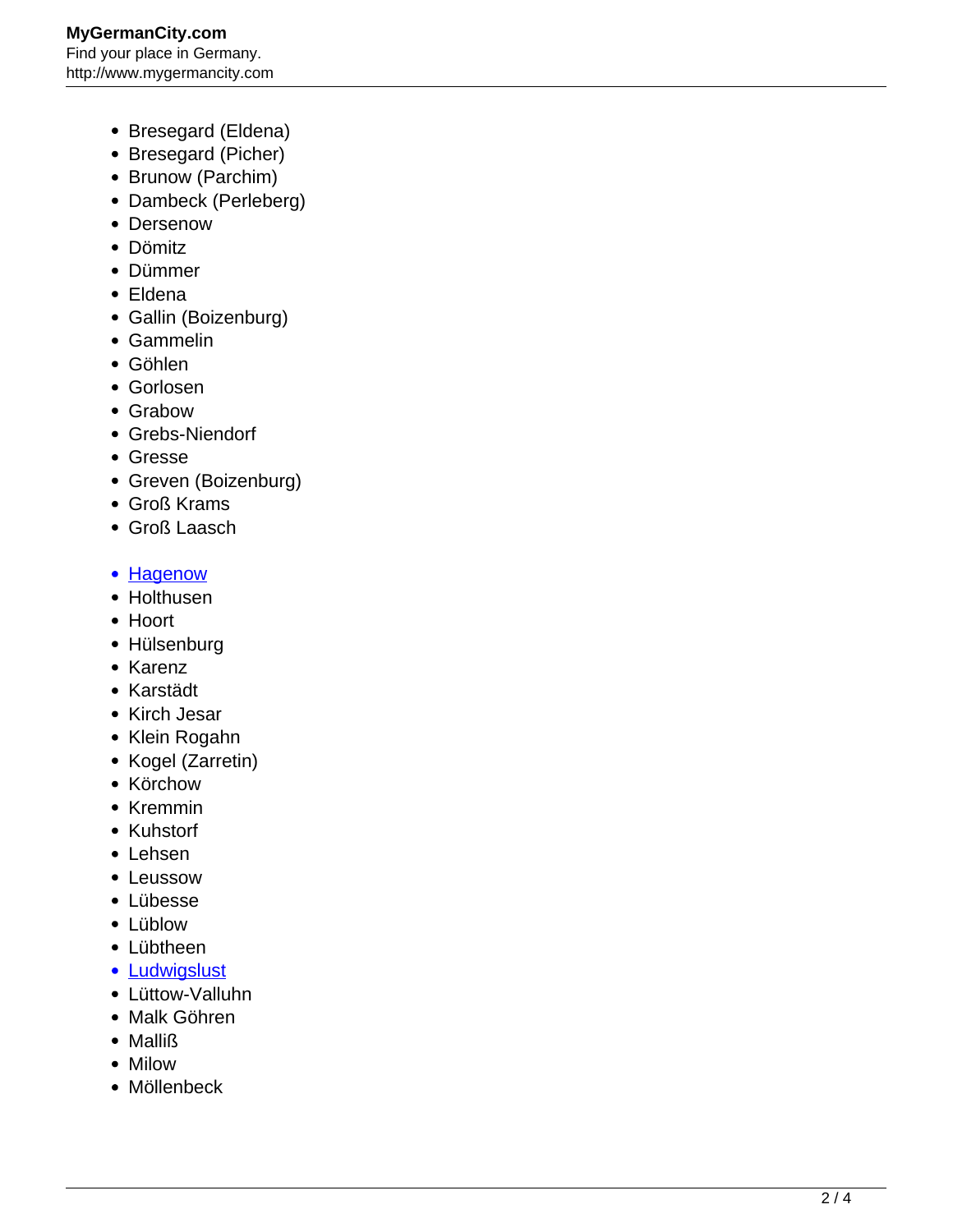- Moraas
- Muchow
- Neu Gülze
- Neu Kaliß
- [Neustadt-Glewe](http://www.mygermancity.com/neustadt-glewe)
- Nostorf
- Pampow (Schwerin)
- Pätow-Steegen
- Picher
- Prislich
- Pritzier
- Rastow
- Redefin
- Schossin
- Schwanheide
- Setzin
- Steesow
- Stralendorf (Schwer.)
- Strohkirchen
- Sülstorf
- Teldau
- Tessin (Boizenburg)
- Toddin
- Uelitz
- Vellahn
- Vielank
- Warlitz
- Warlow
- Warsow (Schwerin)
- [Wittenburg](http://www.mygermancity.com/wittenburg)
- Wittendörp
- Wittendörden
- Wöbbelin
- Zarrentin a. Schaalsee
- Zierzow
- Zülow
-